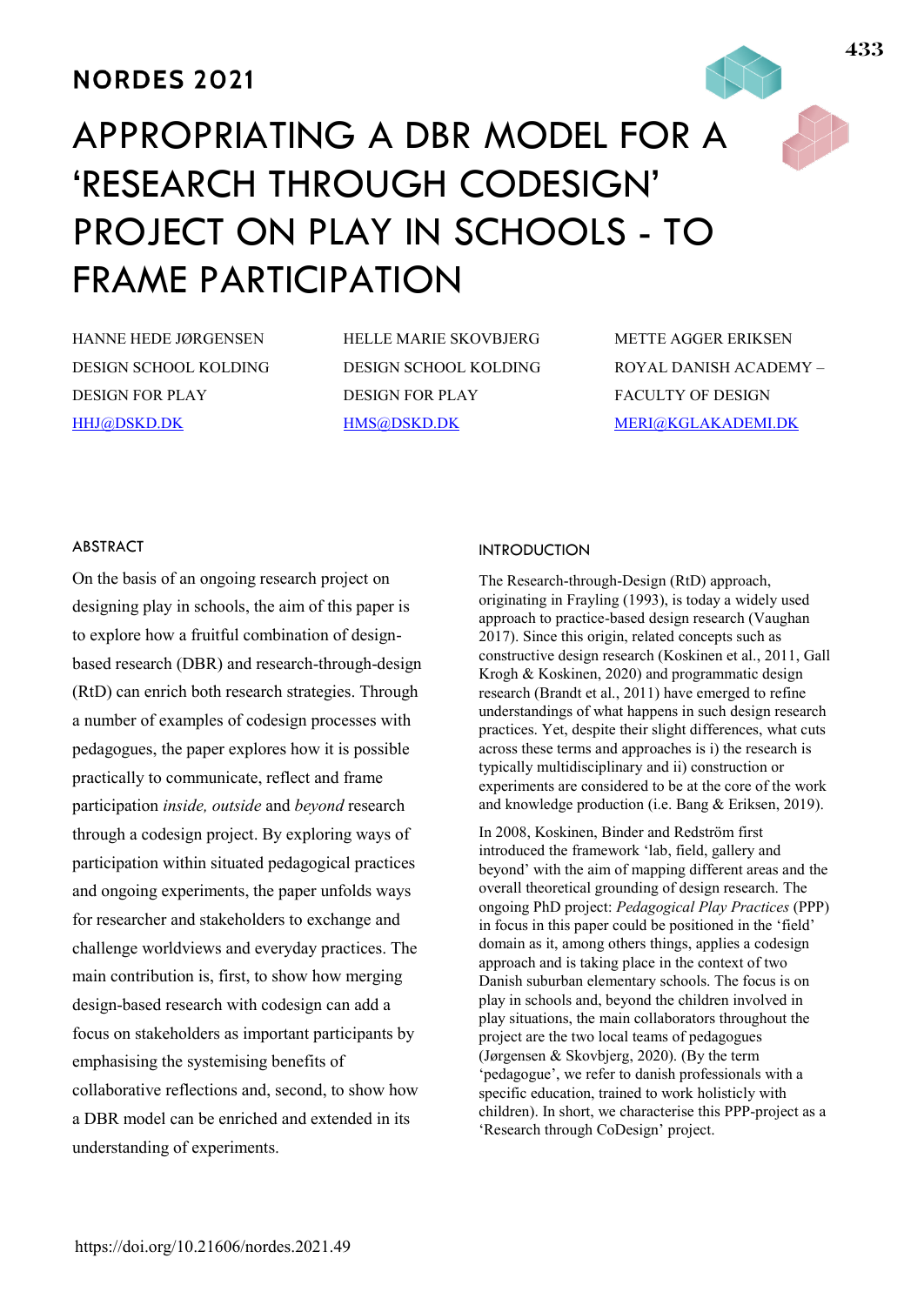The PPP-project is enrolled in a larger project called *Can I Join in* (CIJI). The CIJI-project applies a designbased research (DBR) approach that - as RtD - is applicable for large-scale and multidisciplinary research projects. DBR is a research strategy developed in education research, where design processes are used as a way to organise, push and drive the research process (Ejsing-Duun & Skovbjerg, 2019). Within this research tradition, models of these processes have been built (Ørngreen, 2016) that argue for combining strategies from different design approaches (Ejsing-Duun & Skovbjerg, 2019). Yet, within RtD, DBR approaches and models do not appear to be well known (Skovbjerg, 2020).

The first aim of this paper, is to explore and exemplify how a DBR model can be appropriated to, merged with and add to the communication and reflections on and in a Research through CoDesign project.

Second, the aim of the paper is to explore and elaborate how appropriations over time of a DBR model can practically assist in framing participation differently and, by doing so, offer a perspective on participation as something interchangeable and scalable throughout a research project. Through examples of codesign processes with pedagogues, the paper explores how it is possible to practically communicate around, reflect on and frame participation *inside, outside* and *beyond* a Research through CoDesign project. This second aim is thus also to discuss ways of framing and practically staging participation in codesign projects, with the intention of challenging and transforming worldviews and everyday individual and collective situated pedagogical practices – in this case, in the context of play in schools.

# MERGING OF DESIGN-BASED RESEARCH AND RESEARCH-THROUGH-DESIGN

In this section, we first outline the core points of DBR. Next, we outline core positions within a RtD approach to design research, particularly with an emphasis on codesign research with real-world everyday contexts, practitioners and practices. By combining strategies from RtD with a DBR approach, we show potentials for the fields to learn strategies from each other, especially in regard to the partnership of researchers and practitioners within collaborative processes. In order to show some of the crucial overlaps wee see ind the two approaches, we chose to present them in a plain manner.

# THE APPROACH OF DESIGN-BASED RESEARCH

DBR is a relatively new research approach that has evolved over the last two decades in the education field (Anderson & Shattuck, 2012; McKenny & Reeves, 2018; Ørngreen, 2016). The overall purpose of using DBR has primarily been to research and develop

learning processes in collaboration with educators by using design processes as the motor.

Ørngren states that DBR is "an interventive method that researches educational designs (products or processes) in real-life settings to generate theories in the domain and to further develop the specific design through iterative processes" (Ørngren, 2016 p. 20).

These iterative research processes have been illustrated in different models, most of which divide the research process into four phases or domains. In this paper, we draw on a model that was developed in the PPP-project and inspired by the work of Gÿnther (2009) and Barab & Squire (2001). The model consists of four domains, and each domain is characterised by different research practices that to some extent apply different research paradigms. The four domains are: the **context**, where the field of the problem is settled; the **lab**, where principles for what we want to experiment with in the field are produced collaboratively; the **experiment** domain, where we intervene in the empirical field with our design experiments; and the **reflection**, where we (still collaboratively) discuss what we have learned and experienced, discuss possibilities of exploring further and developing prototyping theory and principles.



Figure 1 The DBR model, highlighting four domains of a design research process. The model here is constructed for and used in the PhD-project on Pedagogical Play Practices.

The dotted lines in Figure 1 between the domains and the spiral at the centre illustrate the dynamics of the research processes as a back-and-forth movement. The domains are interrelated and will continuously affect the practices of the other domains. This aspect correlates with the often stated 'messiness' of doing RtD. However, maintaining the ideas of different domains can shed some light on this messiness (e.g. according to how experiments expand and move the research). This, we will show in the analyses.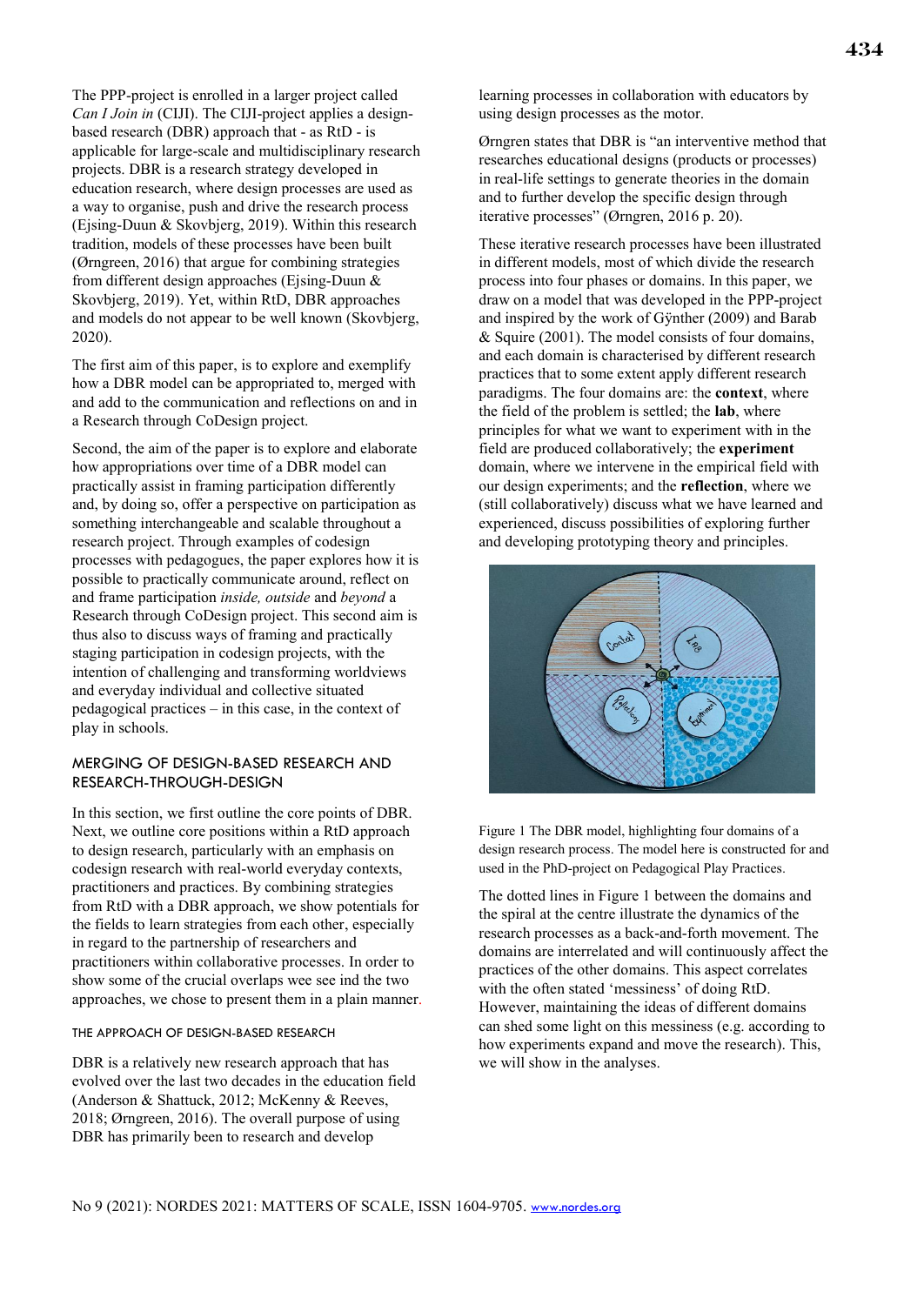### THE APPROACH OF RESEARCH-THROUGH-DESIGN, PARTICULARLY CODESIGN IN DIALOGUE WITH DBR

Within the frames of RtD, the effort of mapping different areas and theoretical grounding is ongoing. In the following, we will elaborate on notions of the 'lab' (and 'field'), the 'experiment' and 'codesign' and merge them with DBR.

### *The Lab (and Field)*

Koskinen et al. elaborate on *Research Design Through Practice* (Koskinen et al., 2011). Very briefly, they describe the 'field' in design research as inspired overall by the social sciences (including anthropological studies), often described and enacted as participatory or codesigned and largely carried out in collaboration with real-world stakeholders in their everyday use-contexts. In the same text, the 'lab' covers design research for example related to experimental psychology, with often craft-based and/or technologically driven experiments done in a studio or laboratory setting.

Prior to that, work by Binder makes some crucial points regarding the lab. Binder draws on ideas from the natural sciences of the lab as a controlled environment for experiments. In design research, however, according to Binder the interactions between participants in reallife settings are the core; as such, the lab is a setting where different stakeholders "collaboratively explore possibilities in a transparent and scaleable process" (Binder, 2007, p. 2). Transparency can be maintained through for example thorough notetaking, pictures and drawings. The outcome is not a product; rather, it is "to prototype a sustainable practice that can make sense of new design options" (p. 4). Thus, the lab is in the field.

In regard to the lab of DBR, this way of thinking can add to the notion of 'exploring principles' for design in real-life settings. We see similarities in 'design principles' to what Binder calls "designerly interventions" that can support creativity and "establish a workable design situation" (p. 9). As such, design principles, cocreated in a DBR lab, can initiate new ways of thinking about doing and help practitioners make different yet comparable designs in practice.

#### *The Experiment*

Related to RtD, Brandt et al. (2011) state that experiments are not tests in a scientific sense or confirmation of an implementation strategy but rather unfoldings of research, substantiating or challenging the questions that we ask. Experiments in design research can come in many forms and typologies e.g. *expansive*  experiments that aim to uncover a new area while moving with the findings and *comparative* experiments that try out a concept across contexts (Gall et al., 2015). Experiments can come as artistically inclined activities and as aesthetic practices; they can be framed from the start of a project or continuously; and they can evolve in (Bang & Eriksen, 2019; Brandt & Binder, 2007; Gall et al., 2015, Gall & Koskinen 2020). Drifting and successively opening new perspectives on the research hypotheses is regarded in RtD as a strength and an opening to exploring the complexity of real-life settings.

In the first DBR research projects, testing didactic tools in collaboration with teachers was common. However, in DBR – as in RtD – purposes for and ways of doing experiments have been extended. In brief, in DBR experiments are understood as framed practices initiated in real-life settings – such as classrooms – containing iteration and adjustment (Barab & Squire, 2004; Günther, 2009). Today, openness in thinking about – and doing – experiments is not contrary to the understandings of experiments in DBR; however, we believe that the thorough theoretical grounding of experiments in RtD can supplement and expand experimentation within a DBR framework.

#### *CoDesign*

What we today, in short, often frame as codesign research (e.g. Sanders & Stappers, 2008) started with computing and information systems research back in the 1970s and 1980s. Among others, it was inspired by and merged with ethnographic and action research approaches, and it grounded the field of participatory design research (i.e. Ehn, 1988; Greenbaum & Kyng, 1991). The main goal in codesign – as in DBR – was then, and still is, to move experiments away from the lab and into real-life settings and to integrate methods and techniques from other research areas such as ethnographic fieldwork, participant observation and visual strategies (McKenny & Reeves, 2018) in close collaboration with practitioners.

Collaboration is the core, and codesigners are constantly searching for ways of "bringing together a wide range of actors to identify and develop possible futures" (Huybrechts, Benesch, & Geib, 2017, p. 145). Codesigning e.i. includes ambitions of mutual learning, giving voices to participant practitioners, framing ways for them to unfold their ideas and reflections, etc.

Participation in codesign first and foremost refers to ways of working sensitively in relations with stakeholders. It does so because the pivot is to enhance stakeholders ability to participate in a "genuine partnership" (Simonsen & Robertson, 2013, p. 5). By being attentive to what occurs, new possibilities for trying out and strengthening the partnership emerge.

Ehn and Ulmark (2017) state that "The aim should be rather to create a situation where all stakeholders have a role in the analytic and creative work as far as possible on equal terms, and sharing the responsibility" (p. 80).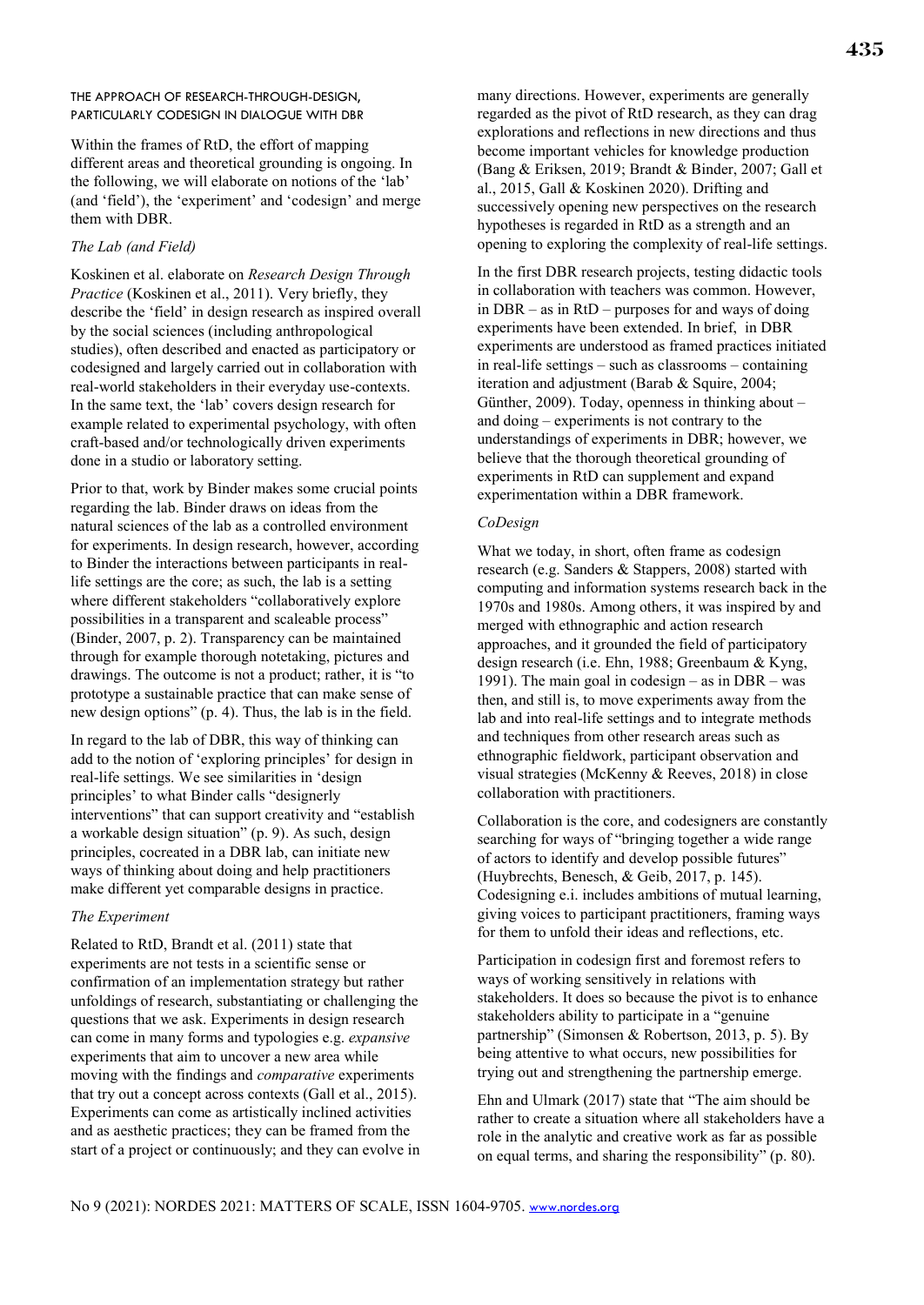Thus, participation becomes a matter of concern in which new and unforeseen forms of participation can become visible (Andersen et al., 2015). For Andersen et al., this primarily refers to new participants dragged in by stakeholders. In our view, participation as a matter of concern also points to the complexity of the researcher doing codesign in the field and thus becomes a participant in the everyday life of the stakeholders.

As we will illustrate in the analysis, we see participation as a continuous search for ways of positioning stakeholdes, including ourselves, differently during a research process, and we use the DBR model to empathize how the domain of reflection can add to a codesign by pointing to the importance of creating spaces for coreflecions. Doing so enables us to make framing an option for discussions on participation as a matter of scaling.

# PRESENTATION OF THE PROJECTS CAN I JOIN IN AND PEDAGOGICAL PLAY PRACTICE

In this section, we present the CIJI-project and illuminate the obligations and contributions of the PPPproject in regard to the CIJI-project. In addition, we present how DBR is used in the CIJI-project in order to initiate the play experiments that are the pivot of the CIJI-project and the starting point of the PPP-project.

The CIJI-project explores how it is possible to design for inclusive play environments using DBR strategies (Barab & Squire, 2004; Jørgensen & Skovbjerg, 2020; Skovbjerg, 2020). The main research question is explored through four work packages: one about play types when designing for inclusive environments, one about communities of practice, one about measuring play experiences from the perspective of children and the last about pedagogues and their participation in play, which is this codesign project, PPP. The research questions of the fourth package are phrased as follows: *How do pedagogues participate in play? How do pedagogues handle inclusion and exclusion processes according to play? How do pedagogues collaborate in these processes*? The PPP project answers by exploring how pedagogues can act collaboratively in order to enhance the participation of different children in play. The ambition is to qualify the practices of pedagogues in order to qualify the school lives of children.

The PPP-project and the CIJI-project share fields, as they are carried out in collaboration with the same two teams of pedagogues. These pedagogical teams are situated in schools in two local communities. The first of the schools, School Red, has a diversity of children, according to cultural and social backgrounds. The second, School Blue, represents a more homogeneous group of children with primarily an academic background, except for a small group of travelling children – children from a nearby suburb who, due to a political decision on integration in schools, are

transported in buses across the city. Both of the schools answered an open call for collaborative partners in a research project on play in schools. The call was conveyed though BUPL Aarhus (Union for pedagogues). Four schools answered. The two participating schools were chosen according to their demographic differences. The schools joined in on a pilot study. The pilot study worked as an "initiating experiment" carried out in order to frame the project and establish the research methodology and positions (Bang & Agger, 2019, p. 4.8). Afterwards, the schools had the opportunity to withdraw. Neither did. Instead, they became cosignatories on an application for funding.

The interdisciplinarity of the CIJI includes different researcher areas, such as design, anthropology, sociology and psychology. The interdisciplinarity contains both qualitative and quantitative sub-studies and includes methods from ethnography, action research and factor analyses. The PPP-project, as a codesign study, is part of this interdisciplinarity and contributes to the overall project at a methodological level by framing, enacting and exploring the collaboration with the pedagogues.

By exploring and nourishing relations with the pedagogues, the PPP-project affects what is workable in the other subprojects. In some sense, the PPP-project eases the way for other researchers who for example might come for a week or two to conduct interviews. As such, the PPP-project lubricates a gate into the field for researchers in the larger project.

The CIJI and the PPP projects comply to the rules of GDPR and the Danish Code of conduct for Research. Parent signatures have been obtained and all children are free to leave the experiments at any time.

#### DESIGN-BASED-RESEARCH IN THE CAN I JOIN IN-PROJECT

The DBR approach with the illustration of the four domains is used continuously by researchers in the CIJIproject in order to position and interconnect each work package. We use it in order to organise the research processes, to position the main entrance for each work package and to provide transparency across the work packages through acts of documentation.

In the **domain of the context**, we investigate the school as contexts for play. Here, we use methods of fieldwork, review and – as mentioned – an initiating experiment in the pilot study. In the **domain of the lab**, we meet with pedagogues in order to plan and create play experiments. In order for the pedagogues to scaffold their play experiments, we provide them with design principles, including options for materials, space, time, number of children, play types and play practices. In the **domain of experiments**, however, we all play - with different roles: pedagogues being attentive towards the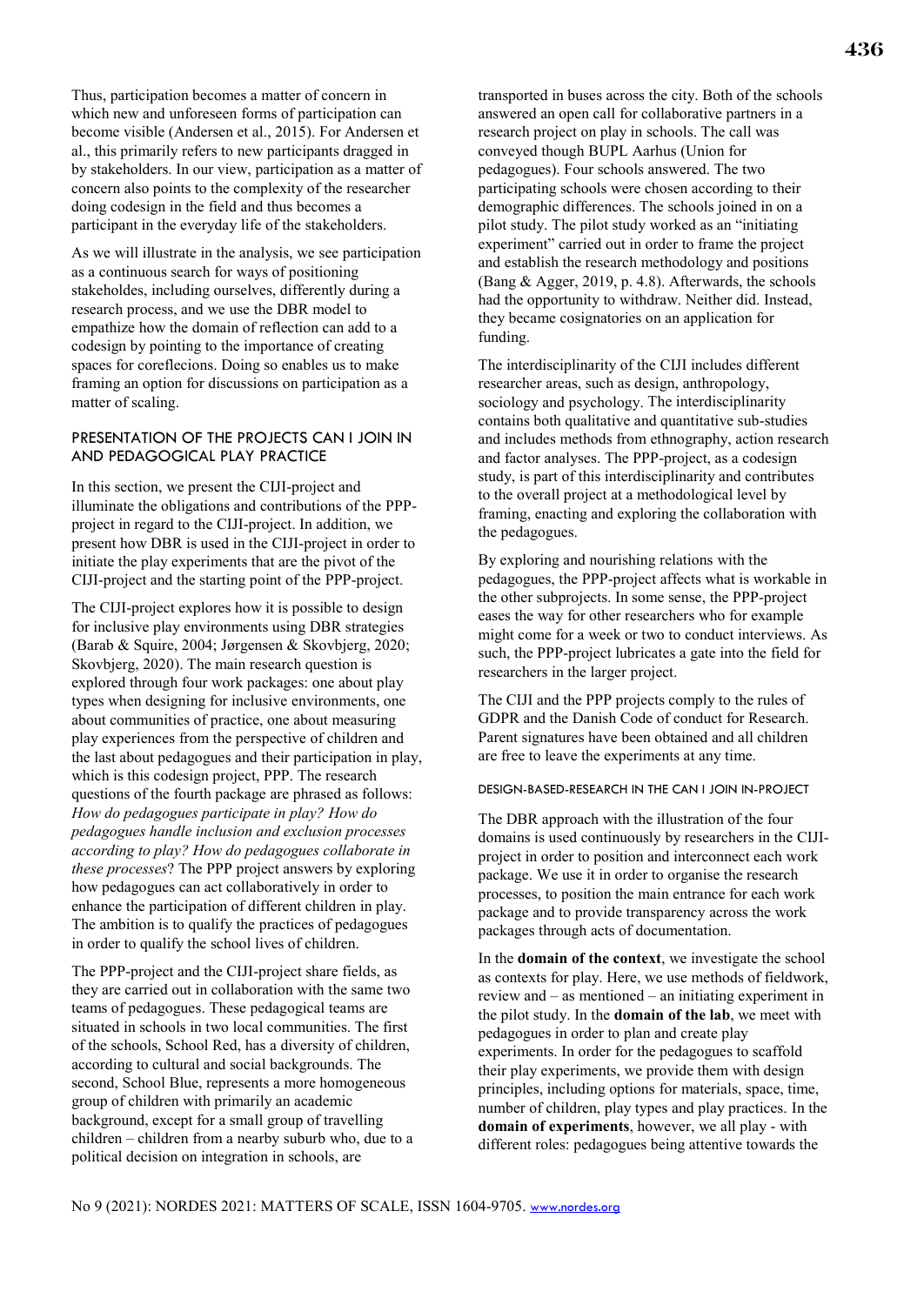children and the researcher making participant observations. In the **domain of reflection**, we initiate different types of reflective workshops on the experiences of the pedagogues' participation in the play experiments. We do so in order for pedagogues to adjust and develop their experiments and at the same time have the opportunity to share experiences. Each of the play experiments, designed by the pedagogues, runs over 6 weeks and has two iterations.

The PPP-project started out being active in all four domains of the CIJI-project but is gradually separating itself and expanding in the domain of reflection. It does so because pedagogues claimed a need to immerse themselves in the values that were enacted during the play experiments. Therefore, the domain of reflection became a new kind of lab, where the codesign researcher (the first author) and the pedagogues cocreated two kinds of play-reflective experiments called 'the dramatic reflection experiment', with five iterations across the schools, and the 'dress-up-doll' experiment, with three iterations also across schools.



Figure 2 The DBR of the codesign experiments in the PPPproject positioned within the DBR model of the larger project.

Recently, critiques have commented on the notion of context, which in most original DBR is limited to the classroom. Some researchers plead for an expanded use of DBR outside traditional classroom settings (Ørngren, p. 36). The CIJI most explicitly does so since we do not investigate learning designs in the frames of a classroom but design for play in the school environment, which apart from classromes include corridors, workshops, staff meetingrooms, leisure time areas and outdore areas. This shift in focus means that traditional classroom settings transform and become contexts for play rather than learning, as does the rest of the school.

Apart from using the DBR model in communication between researchers, we use it in communications with the pedagogues. We do so in order to make the codesign process as transparent as possible. At every meeting and

workshop, we drag out the model in order to show them where we are and to indicate the agenda of the meeting or workshop. We do so in order to make the purpose of the doings of the researchers transparent. We want to show them how things in the larger research project are interconnected and how they themselves become participants. In other words, we use it to frame and scale the different roles of participation within the project.

# FRAMING PARTICIPATION IN THE PEDAGOGICAL PLAY PRACTICE-PROJECT

In the analyses to come, we draw on empirical material created by the codesign researcher, originating from three experiments in the PPP-project. The empirical materials of the project consist of fieldnotes, participant observations, interviews, pictures and transcribed visual and auditive materials, crafted by the codesigner. In addition, written narratives and sticky notes made by pedagogues are included. The empirical quotations in this paper consist of transcribed materials from workshops in the domains of lab and reflection.

As suggested by Krogh et al 2015, the experiments in the project are categorised as both 'expansive' – drifting along, crafted by important issues of participation that occur – and 'comparative' – involving two schools and adjusted in relation to two teams of pedagogues and two groups of children.

The three experiments mentioned are as follows:

*The play experiments* – cocreated and carried out by pedagogues from August 2019 to October 2020. Here are four experiments (a  $5<sup>th</sup>$  was cancelled in Mai 2020 due to Corona). Each experiment runs over 6 weeks and contains two iterations in each school. Empirical mateirals consist of participant observations, pictures and films.

*The dramatic reflection experiment* – cocreated and facilitated by the codesigner. One experiment, carried out over 6 months (2019-2020) containing five iterations across the schools. All iterations are videorecorded and transcribed.

*The dress-up-doll experiment* – created and carried out by the codesigner over one month (February 2020), containing three iterations across the schools. All iterations are videorecorded and transcribed. Cases are formulated and carried back to reflective meetings with pedagogues. These meetings are videorecorded and transcribed.

Insights from the experiments have emerged through analyses inspired by a coding system that comes from grounded theory (Flick, 2014). The codes used in the analyses are developed through selective processes, starting with several open codes then reduced to four clusters: a) *grown-ups interactions with children*, b) *school as frame for play*, c) *pedagogues participation in*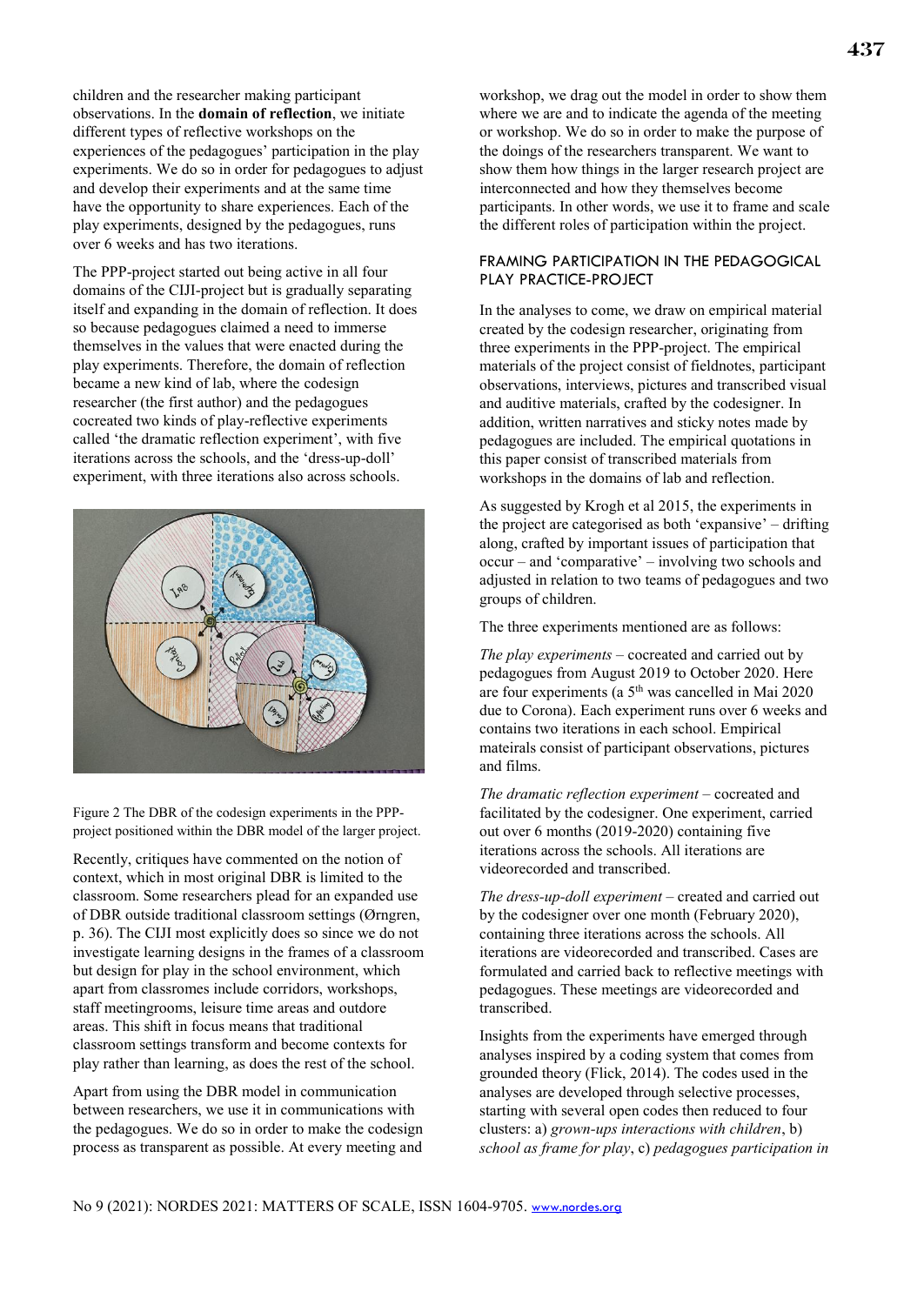*the PPP-project* and d) *pedagogical professionalism.* This paper relates to b), c) and d).

# FRAMING PARTICIPATION INSIDE THE PROJECT

#### WHY REFLECTIVE EXPERIMENTS?

From the beginning – actually, the first lab workshops in august 2019 - where the pedagogues were to plan and create play experiments, certain values occurred as obstacles for creating and doing play experiments. The first was about how the pedagogues understand play. A core value, frequently discussed, was the value of play as 'free play', meaning children playing without adults interfering. This value was a challenge in order for the pedagogues to frame and act according to the play. It became even more transparent when the experiments began to evolve. It seemed to affect pedagogues, providing them with doubts according to their actions. How to act supportive to children who experienced play difficulties without taking control over the play?

One pedagogue said: "It is a dilemma. Shall we support the children in play, nourishing and following their ideas, or shall we support the child who is in difficulties by managing the play?"

There seemed to be a perception of actions as a question of either-or, a dichotomy between actions of supporting play and actions of framesetting and adult-managed activities. This dichotomy emerged as a result of doing play experiments that bodily involved the pedagogues and tested their everyday practices in new settings. A frequently asked question was "When are we to frame and manage more and when are we to let more go of things in order for play to emerge?"

It seemed that these sensitive experiences of dilemmas in their own practices according to play renewed their need of reflections. That is reflections that mirrored their specific actions during the play experiments and questioned them as *professional pedagocial* actions.

The pedagogues asked for "A way to reflect upon our intentions of a play experiment, how children react in reality and how we then respond to their reactions."

#### DRAMATIC REFLECTION EXPERIMENT

The codesigner developed a reflective experiment in order to examine these values and the tacit knowledge that seemed to disturb the pedagogues in doing play experiments. Such reflective experimens should enhance the pedagogues' experience of being part of the project and support the movements in intentions and doings that they asked for. With a reference to Donald Schön (1995), it should enhance the movement from reflections *in* actions (according to play) to professional reflections *on* actions (according to play).

The experiment was inspired by 'the magical if' from Stanislawskij (1940) and merged dramaturgical techniques with a supervision-setting in order for pedagogues to *act out* their play experiences in the context of a reflective team of colleagues in a meetingroom at the school.



Figur 3 A situation from Dramatic Reflection where the male pedagogue play a role as a pedagogue who tries to motivate a child (the woman pedagogue) to join a play as 'he' likes.

The codesigner used the DBR model to create transparency in this experiment and the positions of participation that it installed throughout the process of invention. That is, through the lenses of the DBR model, the codesigner illuminated how the pedagogues participated in the domain of the **context** for this experiment by formulating the dilemmas that this specific experiment is to explore. In the domain of the **lab,** pedagogues and researchers cocreated and tried out different models of play reflection that ended up with a prototype, called dramatic reflection. In the domain of **experiment,** the pedagogues try out the prototype and, in the domain of **reflection**, we all participate in reflections on both the content of the reflective experiment and the prototype for reflections.



Figure 4. The DBR model used in Dramatic Reflections. The person symbols are: pedagogues = big heart and mouth; researcher = big eyes and ears.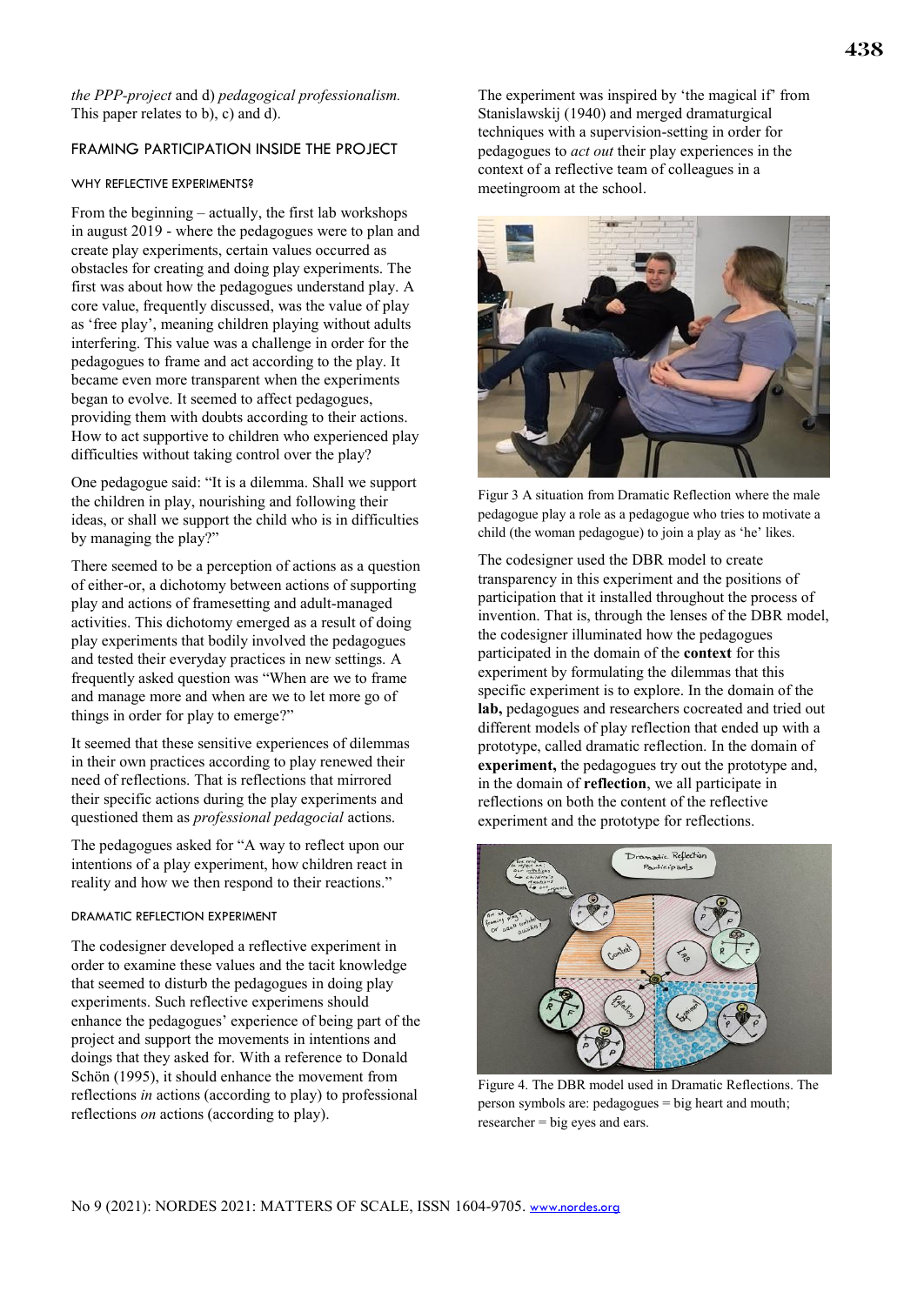During the experiments of dramatic reflection, the two pedagogical teams diverged. The team in School Red was very enthusiastic and liked to dwell on reflections such as "What might happen in the head of this child?" or "It helps imagining children's experiences when we reflect on concrete examples without knowing the name of the child." The team in School Blue, on the other hand, was not keen on continuing to do this experiment. A couple of them expressed a slight resistance. From ethical considerations the codesigner stopped and invited the team to exchange experiences in a traditional verbal setting and so they did.

#### DRESS-UP-DOLL EXPERIMENT

Starting from the domain of **reflection** from the dramatic reflection experiment, a new experiment occurred. This is the dress-up-doll experiment. In this experiment, the DBR model is used to show how our roles of participating are shifting.



Figure 5: The DBR model used in the Dress-up-doll experiment, where our participation differed, and children participated in the domain of the Experiment with the codesigner.

In the **context** domain, we this time all participate in formulating problems. The problem formulated by the pedagogues from both Schools are: "How do children experience playing with pedagogues in school?" The problem formulated by the codesigner derives from the diversity of the teams and is thus formulated: "How do pedagogues experience playing with the children – and with me?"

In the domain of the **lab***,* the codesigner now is the only participant, consulting a designer in order to create a dress-up-doll tool for her to play with children during the following experiment, in a way that at the same time can initiate the children's narratives on play in schools. The reason for this is to explore children's expressions and experiences while playing. At the same time, the codesigner wanted to put herself in a pedagogical play situation, using the design principles that the CIJIproject had given the pedagogues. The reason for that was to provide herself with the possibility of having a

*conversation with the situation* (Schön, 1995) as if she was a pedagogue in a play experiment.

In the domain of the **experiment**, the codesigner participates with the children. Starting from the codesigner's own experiences in the domain of the **experiment**, cases were formulated and brought back to the pedagogues.

I the domain of **reflection,** again the pedagogues and the codesign researcher participated. Here a new type of reflective workshops were organised around the cases**.** The idea was to frame reflections differently, accommodating those pedagogues who did not like to do drama. Instead reflections were made on the actions of the researcher.

# FRAMING PARTICIPATION OUTSIDE THE PEDAGOGIDAL PLAY PRACTICE-PROJECT

During all of these experiments, and especially in the reflective domains, ideas of *pedagogical professionalism* emerged as part of conversations on *schools as frame for play*. It became obvious that in this conversation pedagogues included other participants – first and foremost, the teachers.

For some of the pedagogues, teachers seemed to be a challenge if pedagogues are to design for play in school because teachers have the power to define the rules of the schools and classrooms. E.g. one pedagogues state: "There is a rule of no ball-play in this yard. The teachers made it because one of them was hit.'

To other pedagogues, teacher was mentioned as collaborative partners whom they wanted to include in the project.

"I wish the teacher could join in. Then they could learn about play and about what pedagogues can do."

Even though the conceptions of the teachers diverge, it seems that bringing them into the conversations about play in schools, push the conversation in a direction where the professionalism of pedagogues are in play.

A pedagogue says: "Of course we shall work with play and play practices, that is our professionalism. We are not teachers."

Thus, doing play practice might become a possibility for pedagogues to maintain a *different professionalism* from that of the teachers.

By using the idea of domain in the DBR model, we would say that the reflections made in relation to the experiments illuminate important matters of concern regarding the context as seen by two teams of pedagogues. That is, we gain important knowledge on *the school as a frame for play* now and for future designs for play in schools. Also, we gain knowledge of the role of the teachers as participants in an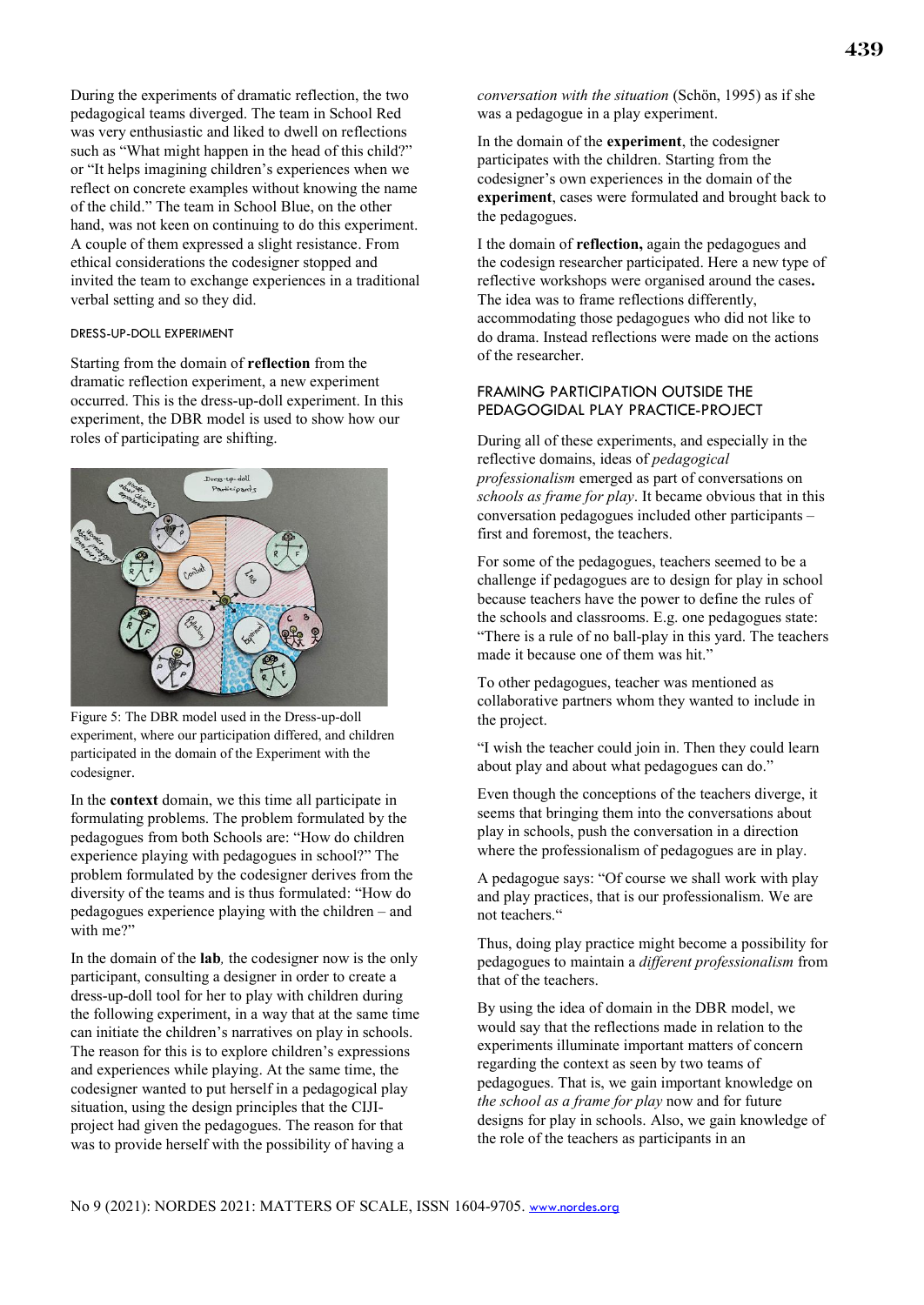investigation on *pedagogical professionalism* in schools.

# FRAMING PARTICIPATION BEYOND THE PEDAGOGICAL PLAY PRACTICE-PROJECT

Above, we used the DBR model to show how collaboration with pedagogues on play in schools involves participants inside and outside the PPP-project and how this also points 'beyond'. In this section, the question on participation beyond is further analysed.

As mentioned, we used the DBR model in communications with the pedagogues in order to enhance their research participation. A request from one of the pedagogues forced the codesigner to consider more specifically how the model can be used according to the everyday practices of the pedagogues.

In the end of a lab workshop, a pedagogue asked: "We have a mandatory task, given by the municipality. We are to work with 'professional learning communities' and we would like to use Kolb's learning model. Could you please next time, integrate that model in the play project like the other DBR model so that we don't have to work on two separate projects?"

After a brief hesitation, the codesigner agreed. The reason for hesitating was that this request at first seemed to point away from the CIJI-project and the focus on doing play experiments. The acceptance of the request, however, was a consequence of the codesigner seeing herself as a codesigner who is appreciative and responsive towards the everyday lives and needs of the pedagogues. Also, the codesigner understood the request as a sign of trust; a request for specific competences of the researcher and, as such, it could not be neglected.

As it happened, the comparison of the DBR model and Kolb's learning circle established a frame for mutual learning and reflection. We set up the models facing each other, and we coexplored their appropriation according to pedagogical practices in general within the frames of a school.



Figure 6. Similarities and differences of the DBR model and Kolb's learning circle were co-explored in a reflective session.

We did not dwell on the fact that the models stem from different theoretical paradigms, as the Kolb model is a learning circle and the DBR model is a research model for design-based experiments. The idea was not to teach. Instead, we used the models as a starting point for discussing their applicability for pedagogues who want to try out new actions or experiments according to play and frame ways of evaluating these new actions. We discussed both models as supportive for the movement from reflections in actions to reflections on actions.

We also dwelt on differences. Here, it became obvious that the DBR model opens up the domain of *context* in a more explicit way. The context domain, however, is crucial, as the request for help indicates. The everyday life and practice of pedagogues are embedded in shifting tasks, devised and planned by stakeholders from outside the schools and away from the children. As such, this request for integration of the models and projects points at how different stakeholders, the municipality and research projects might complicate the busy everyday life of pedagogues, leaving it up to themselves to create coherence between projects and tasks while they at the same time try to prioritise and nourish proximity to the children. The DBR model seemed to support the pedagogues in discussing how contextual issues are crucial in relation to their ability to work professionally with play in schools.

At this point – where the pedagogues drag the model into a discussion that foregrounds matters of concern in their everyday life, the DBR model shifts status. It is now no longer just a model that supports iterative research processes; it becomes a model for discussing opportunities, obstacles and changes that must be addressed for pedagogues to continue working professionally with play in schools. As such, the model mirrors *the pedagogues' participation in the PPPproject* by maintaining a focus on everyday practices.

Working with changes locally is always embedded in a broader societal and political context that must be contemplated in future design. It seemed the pedagogues, by using the DBR model on their own grounds, so to speak, became very much aware of this. Design for play in schools beyond both the PPP-project and the CIJI-project should somehow integrate teachers and municipalities.

# **DISCUSSION**

In this section, we discuss how the merging of DBR, RtD and codesign can combine and add to each other's field and how we, by merging them, can offer transparency and scalability for different possibilities of participation within collaborative processes.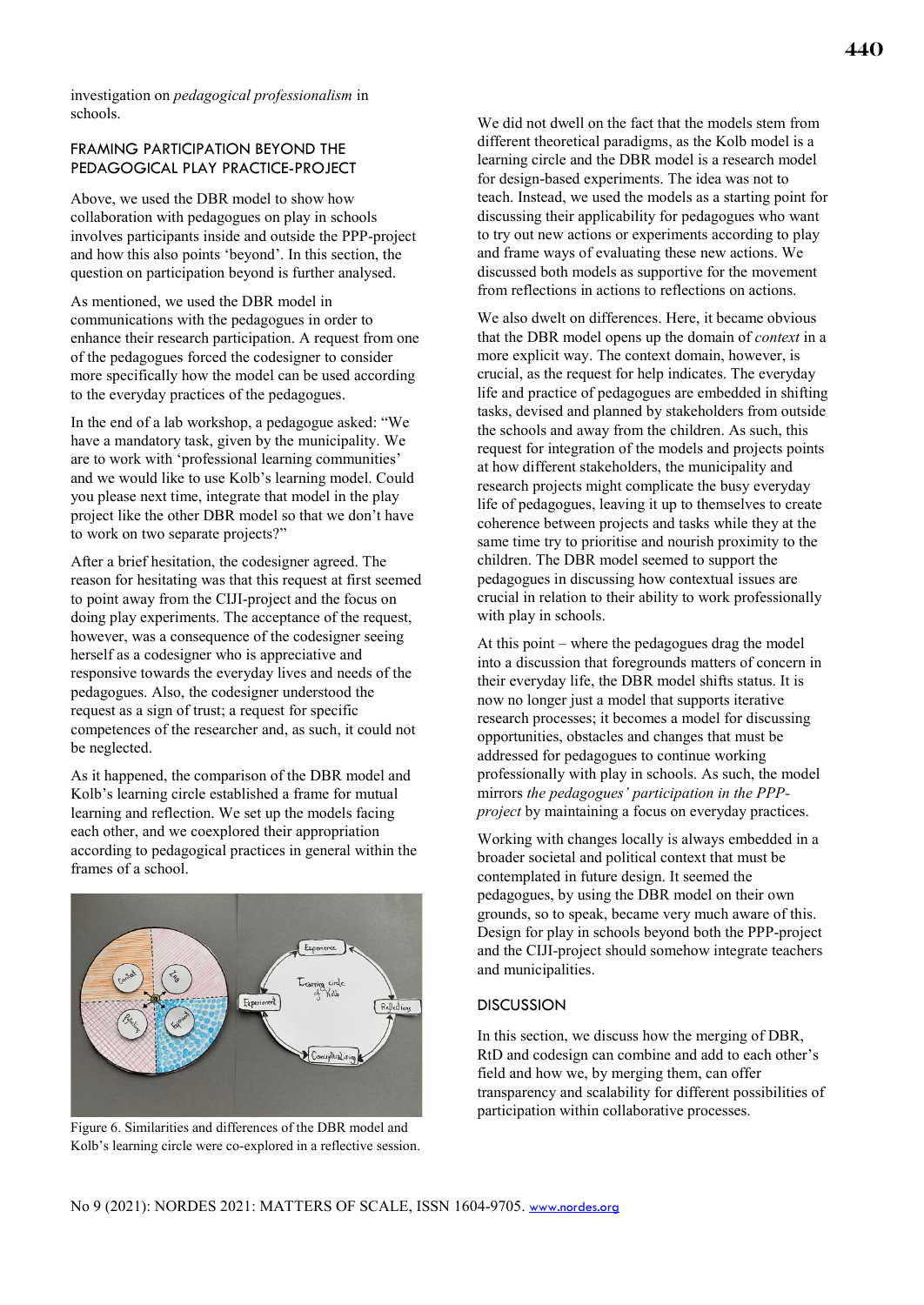APPROPRIATING AND MERGING DBR AND RTD APPROACHES IN CODESIGN

By appropriating and merging DBR with RtD, this paper illustrates how the two design research approaches can benefit (from) each other.

First, we argue that RtD can enrich and extend the notion of experiments in DBR, and by doing so, the field of DBR can transgress more rigid ideas of testing and implementing. A core feature in the way DBR is used in the CIJI-project is that we do not search for new methods to implement, as do many DBR studies (Akker, Gravemeijer, McKenny & Nieveen, 2006; McKenny & Reeves, 2018;). Rather, we cocreate experiments in order to search for actual challenges and future possibilities. This resembles the ideas of RtD and codesign, and it is largely through the understanding of experiment that RtD, codesign and DBR meet in the project. The CIJI-project drags the DBR approach into a new research area and, by applying open-endedness to the approach and by understanding the experiments as exploration of and questions for the field, it becomes possible for DBR and RtD to be combined.

Secondly, by merging DBR and codesigning, we add a focus on coreflection as an important process in experiments that frames stakeholders as important participants dragging and pushing a codesign project in new directions. We show how experimental reflective processes contain possibilities for changing roles within codesigning. By being attentive to what occurs, the codesign researcher can continuously explore collaborative processes by framing participation anew, facilitating new roles for stakeholders as well as for the researcher. We argue that creating situations where all stakeholders find the ability to participate on equal terms in mutual learning, does not mean they have the same roles to play throughout a research process and in each new experiment. We will also argue that collaborative reflections can benefit from experiments where the researcher attempts to throw herself into situations similar to those of the practitioners in order to use these attempts to exchange worldviews and experiences of the everyday life of a profession. Overall, we argue that framing participation differently throughout a codesign project can provide the researcher with new perspectives on participation and add to the notion of participation as a matter of scale.

Finally, we would like to point out that the DBR model can be used as a means of systematising 'expanding and comparative' experiments. In doing so, the model offer some transparency both within a RtD project and in the interrelations between a large and framesetting project and a sub-project (e.g. a PhD project). As such, we would say that the DBR model becomes a beacon for the design researcher's own participation as a coresearcher in a large, framesetting project, in which she has certain obligations. At the same time, the model shows how she does independent research, merging a RtD and a DBR approach. We will argue that the DBR model can be used to offer transparency and scalability for finding the balance between interconnectedness and independence in PhD projects that carry their research out as part of a larger project or in relation to other stakeholders that dictate overall research questions or problem to address.

#### **CONCLUSION**

Both DBR and RtD have evolved from ideas of multidisciplinarity and with the aim of moving experiments away from the natural science lab and into real-life settings. Even though the two approaches are not yet very well known to each other, we conclude that they can benefit from their merging, especially in notions of the lab, the experiment and the reflection.

In our analyses, we have presented a case about play in schools in which the appropriation of a DBR model in a 'RtCoDesign' PhD project is used in order to make the framing of participation in codesign transparent and scalable. By showing how to frame participation continously according to what emerges, we have demonstrated different scales of participation *inside*, *oustside* and *beyond* research. We conclude that participation comes in many forms including the participation of researchers in the practices of stakeholders and as participants in larger projects. Thus, we conclude that framing participation is an important matter of scale for researchers doing codesign.

## ACKNOWLEDGEMENTS

Thanks to the Independent Research Fund Denmark, researchers, designstudents and pedagogical students, pedagogues and children in the CIJI-project and designer, Emilie Bech Jespersen.

#### **REFERENCES**

- Agger Eriksen, M., Hillgren, P. A. & Seravalli, A. (2020). Foregrounding learning in infrastructuringto change worldviews and practices in the public sector. ACM International Conference Proceeding Series, 1, 182–192. https://doi.org/10.1145/3385010.3385013
- Andersen, L. B., Danholt, P., Halskov, K., Hansen, N. B. & Lauritsen, P. (2015). Participation as a matter of concern in participatory design. CoDesign, 11(3/4), 250–261.
- Anderson, T. & Shattuck, J. (2012). Design-based research: A decade of progress in education research? Educational Researcher, 41(1), 16–25. https://doi.org/10.3102/0013189X11428813